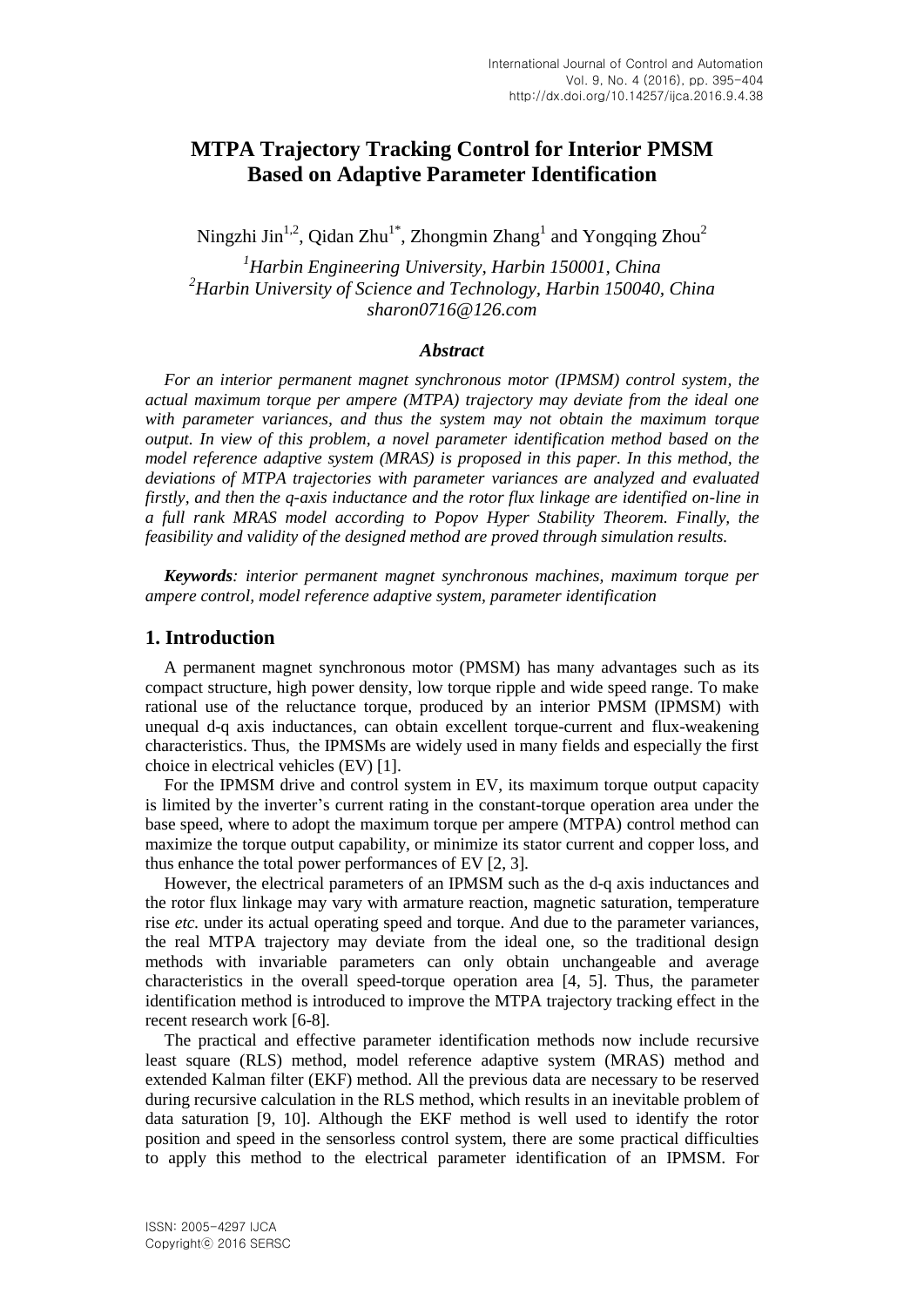example, the four order identification model for the flux linkage may bring in a large amount of on-line calculation, and the identified errors may be much greater because of the smaller inputs or larger noises with lower speed or no-load [11].

In the MRAS method, the identified values of parameters are adjusted with the designed adaptive laws in order to make the output errors between the reference model and the adjustable model convergent to zero, and consequently the identified parameters in the adjustable model will asymptotically approach the real ones in the reference model. And the appropriate adaptive laws can be established through flexible design according to Popov Hyper Stability Theorem. However, in an IPMSM MTPA control system, there are 3 identified parameters related to the MTPA trajectory, while the rank of the stator voltage equation in the d-q reference frame is 2, so the deficient model of rank 2 can not ensure the identified accuracy and convergence of the 3 parameters. And the present research on the MRAS method mainly focuses on 1 or 2 parameters of surface-mounted PMSM [12-15]. In view of problems above, a novel and practical MRAS parameter identification method is investigated for the application of the IPMSM MTPA control system in this paper.

### **2. Mathematical Nodel of IPMSM MTPA Control System**

The stator voltages of an IPMSM in the d-q synchronous rotating reference frame can be expressed as

$$
\begin{cases}\n u_{\mathbf{d}} = R_{\mathbf{s}} i_{\mathbf{d}} + L_{\mathbf{d}} \frac{\mathbf{d} i_{\mathbf{d}}}{\mathbf{d} t} - L_{\mathbf{q}} \omega_{\mathbf{e}} i_{\mathbf{q}} \\
 u_{\mathbf{q}} = R_{\mathbf{s}} i_{\mathbf{q}} + L_{\mathbf{q}} \frac{\mathbf{d} i_{\mathbf{q}}}{\mathbf{d} t} + L_{\mathbf{d}} \omega_{\mathbf{e}} i_{\mathbf{d}} + \omega_{\mathbf{e}} \psi_{\mathbf{f}}\n\end{cases} (1)
$$

where  $u_d$  and  $u_q$  are the d-q axis stator voltages,  $i_d$  and  $i_q$  are the d-q axis stator currents,  $L_d$  and  $L_q$  are the d-q axis inductances,  $R_s$  is the stator phase resistance,  $\psi_f$  is the rotor permanent magnet flux linkage, and  $\omega_e$  is the rotor electrical angular speed. The corresponding electromagnetic torque is

$$
T_{\rm e} = 1.5 p(\psi_{\rm f} i_{\rm q} + (L_{\rm d} - L_{\rm q}) i_{\rm d} i_{\rm q})
$$
\n(2)

Assuming that the stator current is  $i_s$  and the angle between  $i_s$  and q-axis is  $\beta$ , the d-q axis stator currents can be expressed as

$$
\begin{cases}\ni_d = -i_s \sin \beta \\
i_q = i_s \cos \beta\n\end{cases}
$$
\n(3)

In order to obtain the maximum ratio of the torque  $T<sub>e</sub>$  to the current  $i<sub>s</sub>$ , the angle between  $i_s$  and q-axis  $\beta$  must be configure as follows [4]

$$
\sin \beta = \frac{\psi_f - \sqrt{\psi_f^2 + 8(L_a - L_q)^2 i_s^2}}{4(L_a - L_q) i_s} \tag{4}
$$

It is evident that the desired values of the d-q axis currents  $i_d$  and  $i_q$  should be calculated on-line according to Equation (3) and Equation (4) so as to track the MTPA trajectory real-timely.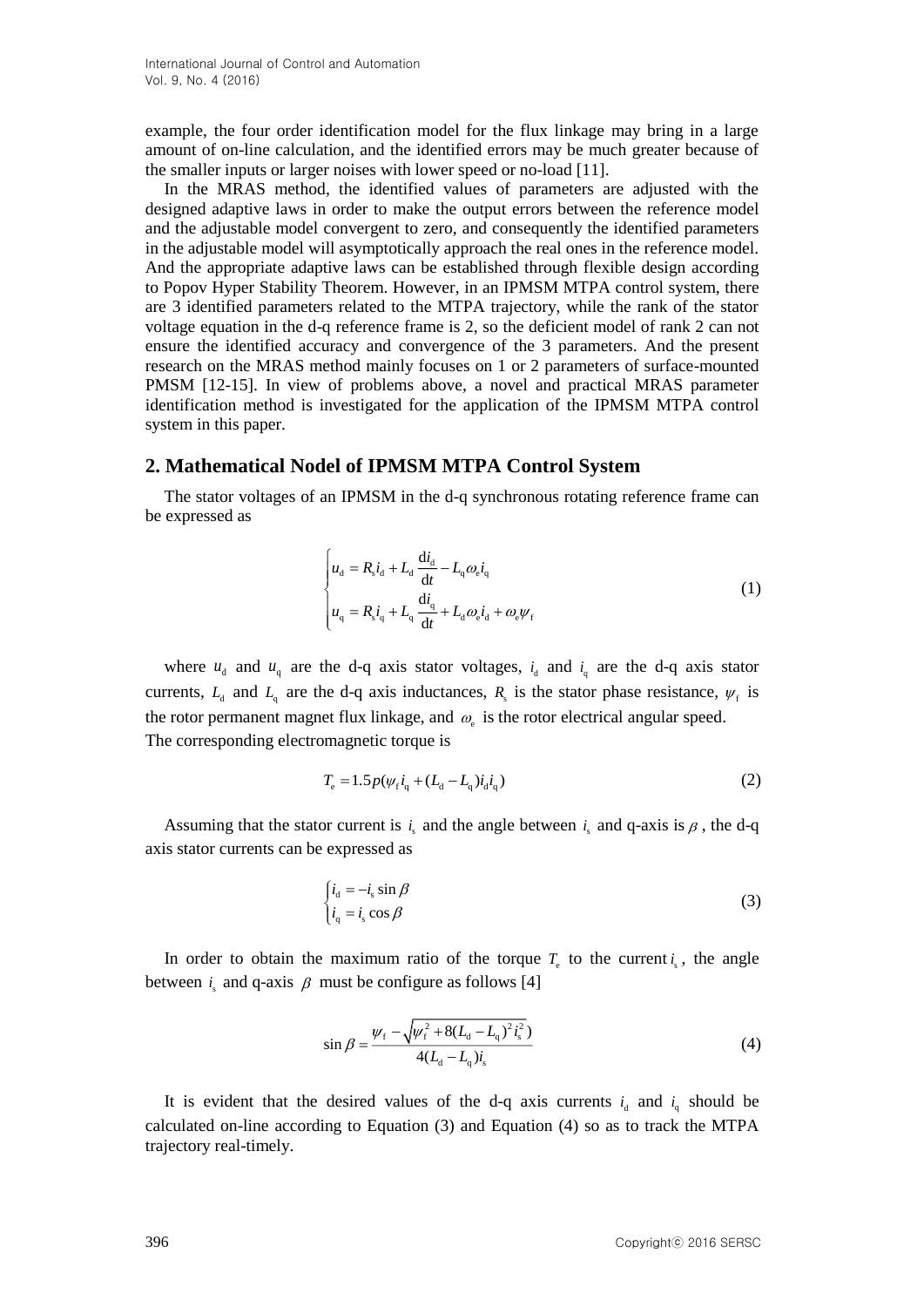### **3. MTPA Trajectory with Parameter Variances**

The IPMSM electrical parameters relative to the MTPA control, such as the d-axis inductance  $L_{d}$ , the q-axis inductance  $L_{q}$  and the rotor flux linkage  $\psi_{f}$ , may change with armature reaction, magnetic saturation, temperature rise etc in the actual operation of the motor.

Figure 1 shows the variation tendencies of the parameters  $L_d$  and  $L_q$  with the stator currents. In the linear magnetic area, the d-axis inductance  $L<sub>d</sub>$  gets greater slowly with the increase of the d-axis current  $i_d$ , while the q-axis inductance  $L_q$  is nearly a constant. And in the saturated magnetic area, the d-axis inductance  $L<sub>d</sub>$  is nearly a constant, while the qaxis inductance  $L_q$  gets smaller quickly with the increase of the q-axis current  $i_q$ . Furthermore, the d-axis inductance varies slowly and slightly (within 5-10% in general) in the whole operation area.



**Figure 1. Variation Tendencies of Parameters. (A)** *L***d. (B)** *L***<sup>q</sup>**

The actual MTPA trajectory may deviate from the ideal one due to parameter variances, as Figure 2 shows, where each parameter varies  $\pm 10\%$  of its average value. Obviously seen from Figure 2, the variances of  $L_q$  and  $\Psi_f$  result in significant deviations of the MTPA trajectories and changes of the static MTPA operating points, while the variances of  $L_d$  lead to a negligible trajectory deviations and operating-point changes.



**Figure 2. Deviations of MTPA Trajectories with Parameter Variances. (A)** *L***d. (B)** *L***q. (C)** *Ψ***<sup>f</sup>**

To weigh between the MTPA control effect and the rank deficiency problem of the MRAS, a novel parameter identification method is proposed for the IPMSM MPTA control system, where the q-axis inductance  $L_q$  and the rotor flux linkage  $\psi_f$  are identified on-line with the d-axis inductance  $L_{d}$  considered to be a constant.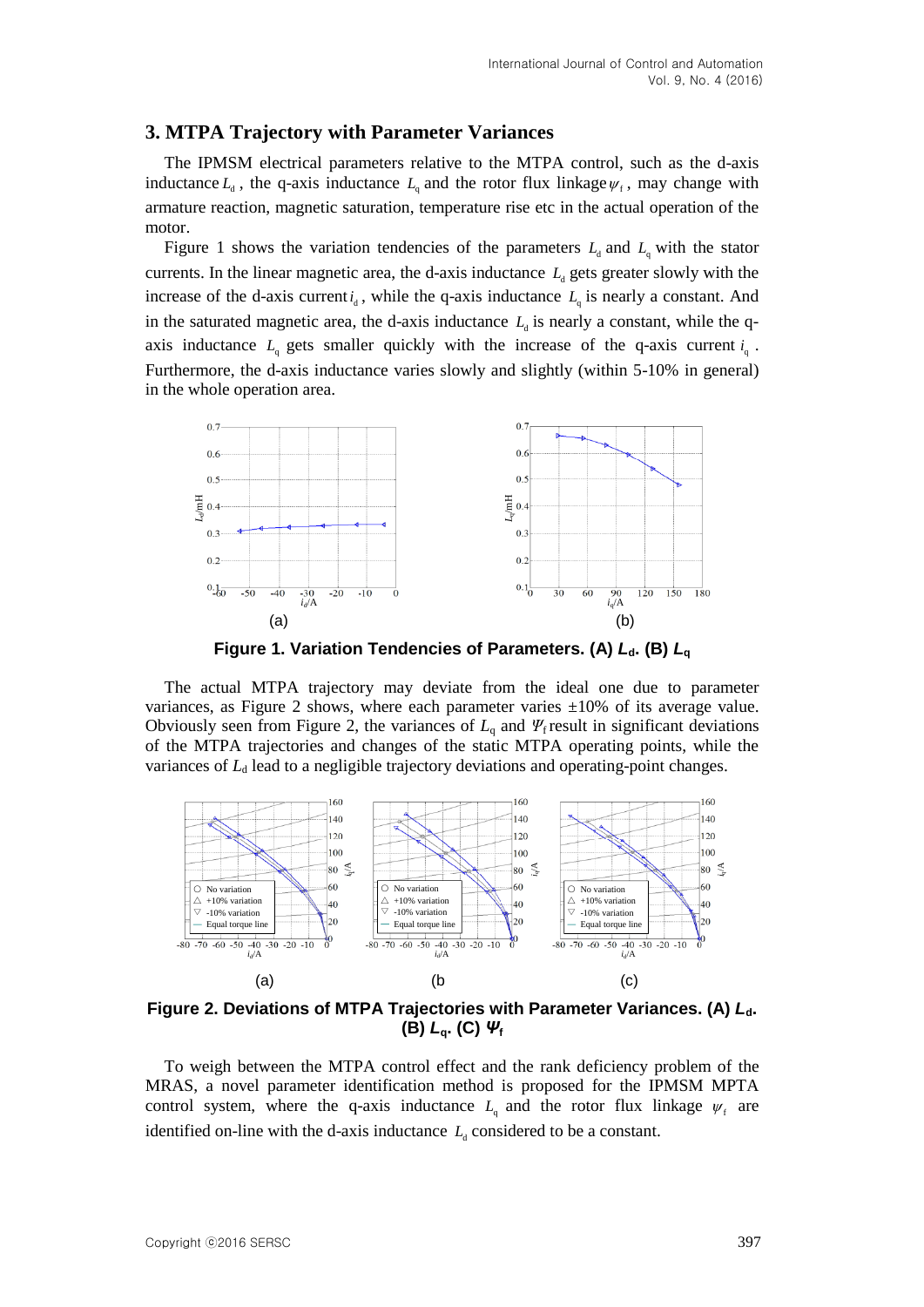## **4. Construction of Model Reference Adaptive System**

#### **4.1. IPMSM Reference Model**

The state space equation of the d-q axis current control system can be described from Equation (1) as

$$
\begin{bmatrix}\n\frac{di_d}{dt} \\
\frac{di_q}{dt}\n\end{bmatrix} = \begin{bmatrix}\n-R_s a & \frac{a}{b} \omega_e \\
\frac{b}{a} & -R_s b\n\end{bmatrix} \begin{bmatrix}\ni_d \\
i_q\n\end{bmatrix} + \begin{bmatrix}\na & 0 \\
0 & b\n\end{bmatrix} \begin{bmatrix}\nu_d \\
u_q\n\end{bmatrix} + \begin{bmatrix}\n0 \\
-\omega_e c\n\end{bmatrix}
$$
\n(5)

where d  $a = \frac{1}{L}$ , q  $b = \frac{1}{L}$ , and  $c = \frac{\psi_f}{L}$ q  $c = \frac{C}{L}$  $=\frac{\psi_{\rm f}}{4}$ .

The reference model of an IPMSM system can be rewritten from Equation (5) as

$$
pi = Ai + Bu + E \tag{6}
$$

where 
$$
\mathbf{i} = \begin{bmatrix} i_a & i_a \end{bmatrix}^T
$$
,  $\mathbf{u} = \begin{bmatrix} u_a & u_a \end{bmatrix}^T$ ,  $\mathbf{A} = \begin{bmatrix} -R_s a & \frac{a}{b} \omega_e \\ \frac{b}{a} & -R_s b \end{bmatrix}$ ,  $\mathbf{B} = \begin{bmatrix} a & 0 \\ 0 & b \end{bmatrix}$ , and  $\mathbf{E} = \begin{bmatrix} 0 \\ -\omega_e c \end{bmatrix}$ .

#### **4.2. Adjustable Model**

Considering the rotor speed  $\omega_e$  is constant for parameter identification, the adjustable model can be constructed from the reference model Equation (6) as

$$
p\hat{i} = \hat{A}\hat{i} + \hat{B}u + \hat{E} + G(\hat{i} - i)
$$
 (7)

where  $\hat{i} = \begin{bmatrix} \hat{i}_d & \hat{i}_d \end{bmatrix}^T$ d q  $\hat{i}$   $=$  $\hat{\boldsymbol{i}} = \begin{bmatrix} \hat{i}_\text{d} & \hat{i}_\text{q} \end{bmatrix}^\text{T}, \ \hat{A} = \begin{bmatrix} \frac{\text{s}}{\text{s}} & \hat{b} \end{bmatrix}^\text{e}$ e s  $\hat{A} = \begin{vmatrix} \hat{A} & \hat{B} & \hat{C} \\ \hat{C} & \hat{C} & -B & \hat{C} \end{vmatrix}$  $Ra \frac{a}{2}$ *b*  $\stackrel{b}{-\omega}$  -R  $\stackrel{c}{b}$ *a*  $\omega$  $\omega$  $\begin{bmatrix} a & b \end{bmatrix}$  $| -R_{\rm s} a - \frac{\overline{a}}{2} \omega_{\rm e} |$  $=$   $\begin{vmatrix} b & b \\ c & d \end{vmatrix}$  $\begin{vmatrix} \hat{b} & \hat{c} \end{vmatrix}$  $\begin{bmatrix} -\frac{b}{a} \omega_{\text{e}} & -R_{\text{s}} b \end{bmatrix}$  $\hat{A} = \begin{bmatrix} 1 & 0 & 0 \\ 0 & 0 & 0 \\ 0 & 0 & 0 \end{bmatrix}, \ \hat{B} = \begin{bmatrix} a & 0 & 0 \\ 0 & 0 & 0 \\ 0 & 0 & 0 \end{bmatrix}$ *a b*  $=\begin{bmatrix} a & 0 \\ 0 & 0 \end{bmatrix}$  $\begin{bmatrix} 0 & b \end{bmatrix}$  $\hat{B} = \begin{vmatrix} 1 & 1 \\ 0 & \hat{b} \end{vmatrix}, \ \hat{E} = \begin{vmatrix} 1 \\ -\omega_e \end{vmatrix}$  $\hat{E} = \begin{vmatrix} 0 \\ -\omega \hat{c} \end{vmatrix}$  $\hat{E} = \begin{bmatrix} 0 \\ -\omega_e \hat{c} \end{bmatrix}$ , and  $\mathbf{G} = \begin{bmatrix} -g_{11} & g_{21} \\ -g_{22} & -g_1 \end{bmatrix}$ 22  $\bullet$  12  $g_{\scriptscriptstyle 11}$   $g$  $g_{22}$   $-g$  $G = \begin{bmatrix} -g_{11} & g_{21} \\ -g_{22} & -g_{12} \end{bmatrix}$ 

Every pole of the adjustable model Equation (7) should have a negative real component with an appropriate selection of the gain matrix *G*, in order to ensure the observer [asymptotic stability](javascript:showjdsw() and the satisfactory [convergence speed.](http://dict.cnki.net/dict_result.aspx?searchword=%e6%94%b6%e6%95%9b%e9%80%9f%e5%ba%a6&tjType=sentence&style=&t=convergence+speed)

Subtracting the adjustable model Equation (7) from the reference model Equation (6) yields the error equation of MRAS

$$
\dot{e} = (A + G)e + \Delta A \hat{i} + \Delta Bu + \Delta E \tag{8}
$$

where *e* is the estimated error vector,  $e = \mathbf{i} - \mathbf{i}$ .

#### **5. Design of Adaptive Parameter Identification Method**

The MRAS method is designed based on Popov Hyper Stability Theorem in this paper. Firstly, the model reference adaptive system as in Equation (8) is equalized to a nonlinear time-varying feedback system, which consists of a linear constant forward path  $G(s)$  and a nonlinear feedback loop  $\varphi(\nu)$ . Then, an adaptive law of the parameter  $L_q$  or  $\psi_1$ is designed separately under the condition that the nonlinear feedback loop  $\varphi(\nu)$  meets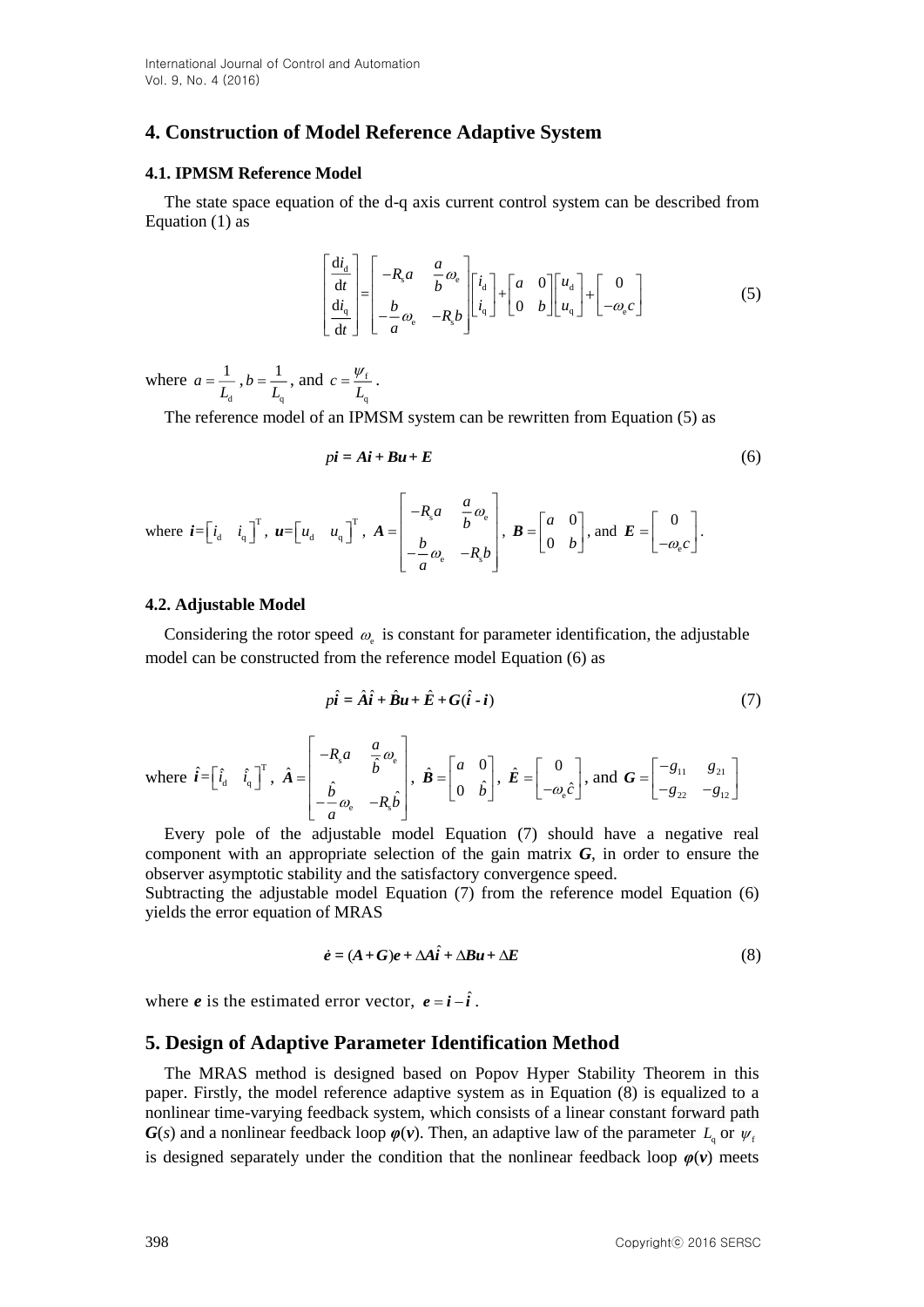Popov integral inequality. Finally, an appropriate gain matrix *G* is chosen to ensure the transfer function matrix of the linear forward path  $G(s)$  to be a severe positive real matrix [16].

#### **5.1. Equivalent Nonlinear Time-Varying Feedback System**

Make  $w = -(\Delta A \hat{i} + \Delta B u + \Delta E)$ , and rewrite the error Equation (8) as

$$
\dot{e} = (A + G)e - w \tag{9}
$$

The equivalent nonlinear time-varying feedback system can be obtained from the above Equation (9), as shown in Figure 3, where  $\varphi(\nu)$  represents the adaptive laws of the parameter matrices *A*, *B* and *E*.



**Figure 3. Structure Diagram of Equivalent Nonlinear Time-Varying Feedback System**

#### **5.2. Design of Adaptive Laws**

The Popov integral inequality is

$$
\eta(0, t_1) = \int_0^{t_1} e^{\mathrm{T}} w \mathrm{d}t \ge -\gamma_0^2 \tag{10}
$$

where  $\gamma_0$  is a finite positive constant independent of *t* for  $t \geq 0$ .

Take the q-axis inductance  $L_q$  and the rotor flux linkage  $\psi_f$  as the identified objects, and substitute *w* into the Popov integral inequality Equation (10),

$$
\eta(0, t_1) = \int_0^{t_1} (\hat{b} - b)[(u_q - R_s \hat{t}_q - \frac{1}{a} \omega_e \hat{t}_a)(i_q - \hat{t}_q) - \frac{a}{\hat{b}b} \omega_e \hat{t}_q (i_d - \hat{t}_d)] dt + \int_0^{t_1} -(\hat{c} - c) \omega_e (i_q - \hat{t}_q) dt \ge -\gamma_0^2
$$
\n(11)

Equation (11) can be divided into two sub inequalities as

$$
\begin{cases}\n\eta_1(0, t_1) = \int_0^{t_1} (\hat{b} - b) [(u_q - R_s \hat{i}_q - \frac{1}{a} \omega_e \hat{i}_d)(i_q - \hat{i}_q) - \frac{a}{\hat{b}b} \omega_e \hat{i}_q (i_d - \hat{i}_d)] dt \ge -\gamma_1^2 \\
\eta_2(0, t_1) = \int_0^{t_1} -(\hat{c} - c) \omega_e (i_q - \hat{i}_q) dt \ge -\gamma_2^2\n\end{cases}
$$
\n(12)

Generally, the PI adaptive law with respect to the parameter *b* can be expressed as

$$
\hat{b} = \hat{b}(0) + \int_0^t G_1(\tau) d\tau + G_2(t)
$$
\n(13)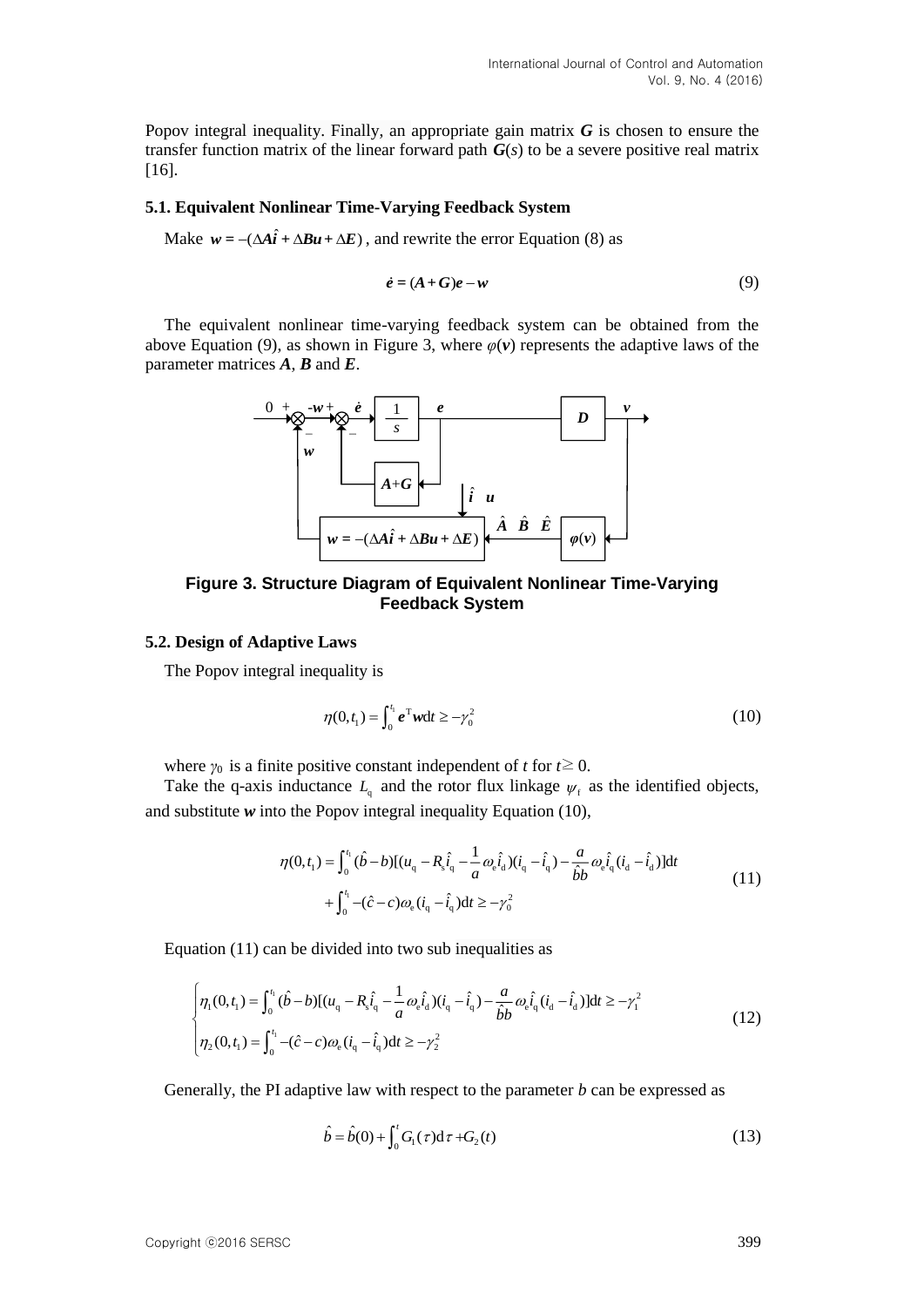International Journal of Control and Automation Vol. 9, No. 4 (2016)

where  $\hat{b}(0)$  is an initial estimated value of the parameter *b*.

Substitute Equation (13) into Equation (12),  $\eta_1(0,t)$  can be also divided into two sub inequalities as

$$
\begin{cases}\n\eta_{11}(0,t_{1}) = \int_{0}^{t_{1}} \left[ (u_{q} - R_{s}\hat{i}_{q} - \frac{1}{a}\omega_{e}\hat{i}_{d})(i_{q} - \hat{i}_{q}) - \frac{a}{\hat{b}b}\omega_{e}\hat{i}_{q}(i_{d} - \hat{i}_{d}) \right] \int_{0}^{t} G_{1}(\tau)d\tau \right] dt \geq -\gamma_{11}^{2} \\
\eta_{12}(0,t_{1}) = \int_{0}^{t_{1}} \left[ (u_{q} - R_{s}\hat{i}_{q} - \frac{1}{a}\omega_{e}\hat{i}_{d})(i_{q} - \hat{i}_{q}) - \frac{a}{\hat{b}b}\omega_{e}\hat{i}_{q}(i_{d} - \hat{i}_{d}) \right] G_{2}(t) dt \geq -\gamma_{12}^{2}\n\end{cases}
$$
\n(14)

Thus, the PI adaptive law with respect to the parameter *b* can be obtained from Equation (13) and Equation (14)

$$
\hat{b} = \hat{b}(0) + (\frac{k_{\rm fl}}{s} + k_{\rm g})(u_{\rm q} - R_{\rm s}\hat{i}_{\rm q})(i_{\rm q} - \hat{i}_{\rm q})
$$
\n(15)

where  $k_{\text{fl}}$  and  $k_{\text{g}}$  are both positive constants.

Similarly, the PI adaptive law with respect to the parameter *c* can be derived

$$
\hat{c} = \hat{c}(0) - (\frac{k_{h1}}{s} + k_{h2})\omega_e (i_q - \hat{i}_q)
$$
\n(16)

where  $\hat{c}(0)$  is an initial estimated value of the parameter *c*, and  $k_{h1}$  and  $k_{h2}$  are both positive constants.

#### **5.3. Design of Matrix Gain**

As shown in the equivalent nonlinear time-varying feedback system Figure3, the statespace equation of the linear forward path  $G(s)$  is

$$
\begin{cases}\n\dot{e} = (A + G)e + B(-w) \\
v = Ce\n\end{cases}
$$
\n(17)

where either *B* or *C* is a unit matrix *I*. The corresponding transfer function matrix is

$$
H(s) = [sI - (A + G)]^{-1}
$$
 (18)

According to Positive Real Lemma [16], for a controllable and observable system like Equation (17), if the positive definite and real symmetric matrices *P* and *Q* exist, and

$$
\begin{cases}\nP(A+G)+(A+G)^{T}P=-Q\\B^{T}P=C\end{cases}
$$
\n(19)

then  $H(s)$  is a severe positive real transfer function matrix.

It is evident that the unit matrix *P* is obviously a positive definite and real symmetric matrix. And for a positive definite and real symmetric matrix *Q*, substituting *A* and *G*  into Equation (19) yields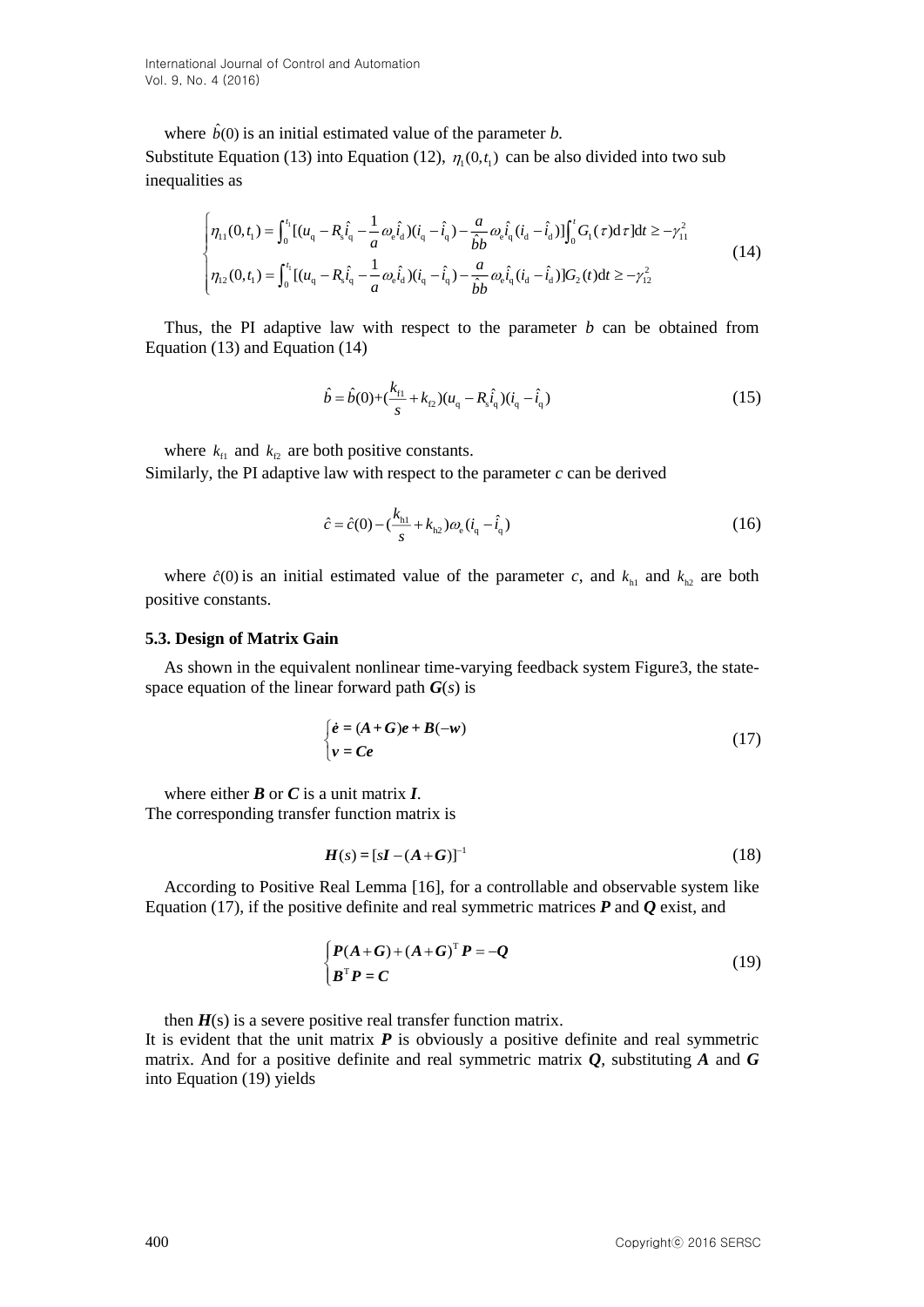$$
\begin{cases}\n\frac{R_s}{L_d} + g_{11} = \frac{R_s}{L_q} + g_{12} > 0 \\
\frac{L_q}{L_d} \omega_e + g_{21} = \frac{L_d}{L_q} \omega_e + g_{22}\n\end{cases} \tag{20}
$$

So  $H(s)$  is a severe positive real transfer function matrix if the selected elements of the gain matrix *G* are confined within Equation (20).

Above all, the designed MRAS parameter identification system is shown in Figure4.



**Figure 4. Structure Diagram of MRAS Parameter Identification System**

#### **6. Simulation Results and Analysis**

A simulation model of the IPMSM drive and control system is built and examined in MATLAB, as illustrated in Figure 5.



**Figure 5. Structure Diagram of IPMSM MTPA Control System with Parameter Identification**

The key parameters of the prototype IPMSM are shown as follows: the output power is 30kW, the rated speed is 4500r/min, the rated torque is 72N·m, the average values of  $L_d$  and  $L_q$  are 0.33mH and 0.63mH, and the average value of the flux linkage  $\psi_f$  is 0.068Wb. The PI parameters of the designed adaptive laws are set as:  $k_{\rm r1}$  and  $k_{\rm r2}$  for the inductance are 0.02 and 48.0 separately, and  $k_{h1}$  and  $k_{h2}$  for the flux linkage are 0.05 and 10.0 separately.

Figure 6, Figure 7 and Figure 8 show the tracking responses of the parameters, with 10% decrease of the average value of  $L_q$ , 10% increase of the average value of  $\psi_f$  and both of the above variances, respectively. The identified values respond quickly to the given ones, and the estimated errors of the d-q axis currents  $e_d$  and  $e_g$  have smaller overshoots and converge to zero rapidly. Thus, the designed parameter identification method has good tracking characteristics.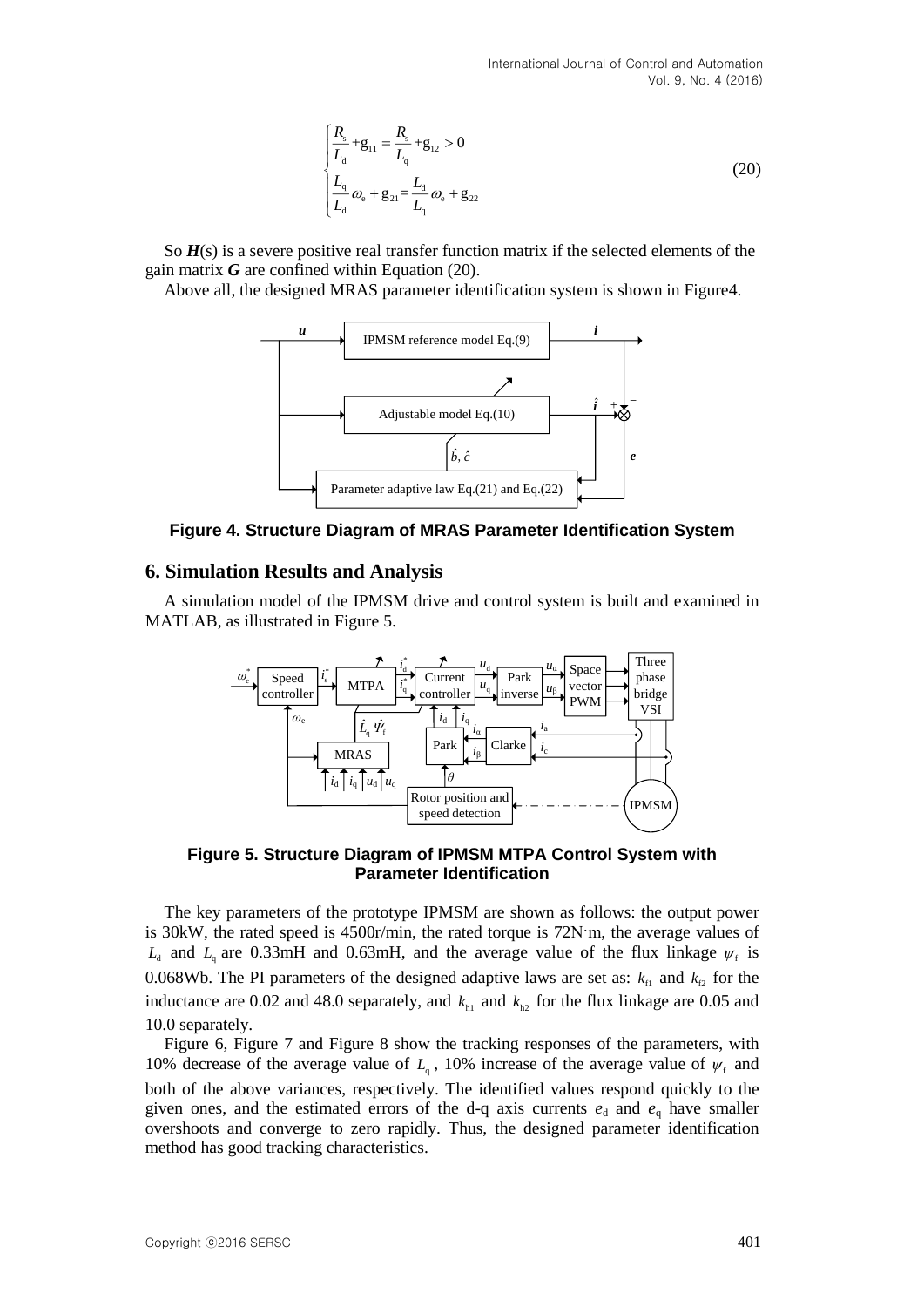International Journal of Control and Automation Vol. 9, No. 4 (2016)



**Figure 6. Tracking Responses of Identified Parameter** *L***q. (A)** *L***q. (B) Current Estimated Errors**



**Figure 7. Tracking Responses of Identified Parameter** *Ψ***<sup>f</sup> . (A)** *Ψ***<sup>f</sup> . (B) Current Estimated Errors**



**Figure 8. Tracking Responses of Identified Parameters** *L***q and** *Ψ***<sup>f</sup> . (A)** *L***q. (B)**  *Ψ***f . (C) Current Estimated Errors**

Figure 9, Figure 10 and Figure 11 show comparisons of the tracking responses of the d-q axis currents between the ideal MTPA trajectory, the one with invariable parameters, and the one with identified parameters. The parameter  $L_q$  decreases to 10% of its average value in Figure 9, the parameter  $\psi_f$  increases to 10% of its average value in Figure 10, and both of the above parameters changes in Figure 11. Under the conditions of parameter variances mentioned above, the designed method with invariable parameters can only obtain an operating point and a MTPA trajectory which deviates far away from the ideal one. And with the MRAS method, the d-q axis currents approach the ideal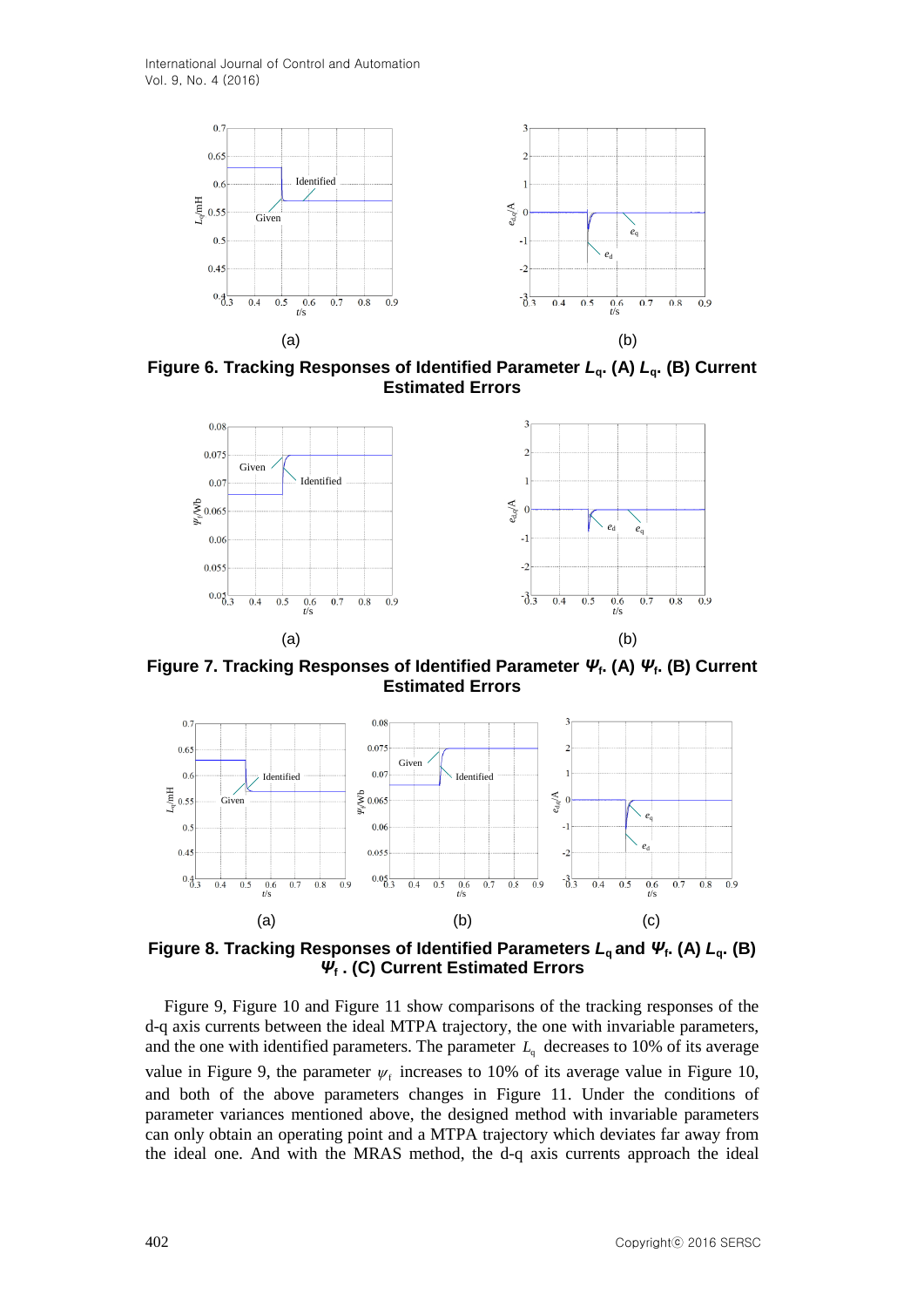operating point quickly and hence the actual MTPA trajectory is almost coincident to the ideal one. Thus, the designed parameter identification method enhances the MTPA tracking characteristics with parameter variances.



**Figure 9. Comparisons of D-Q Axis Currents with** *L***<sup>q</sup> Variance. (A)** *I***d. (B)** *I***<sup>q</sup>**



**Figure 10. Comparisons f D-Q Axis Currents with** *Ψ***<sup>f</sup> Variance. (A)** *I***d. (B)** *I***<sup>q</sup>**



**Figure 11. Comparisons of D-Q Axis Currents with Both** *L***q and** *Ψ***<sup>f</sup> Variances.** (A)  $I_d$ . (B)  $I_d$ 

## **7. Conclusion**

To solve the problem of the MTPA trajectory deviations with parameter variances, a practical and effective parameter identification method based on MRAS is introduced to improve the tracking effect of the MTPA trajectory. To weigh between the deviations of MTPA trajectories with parameter variances and